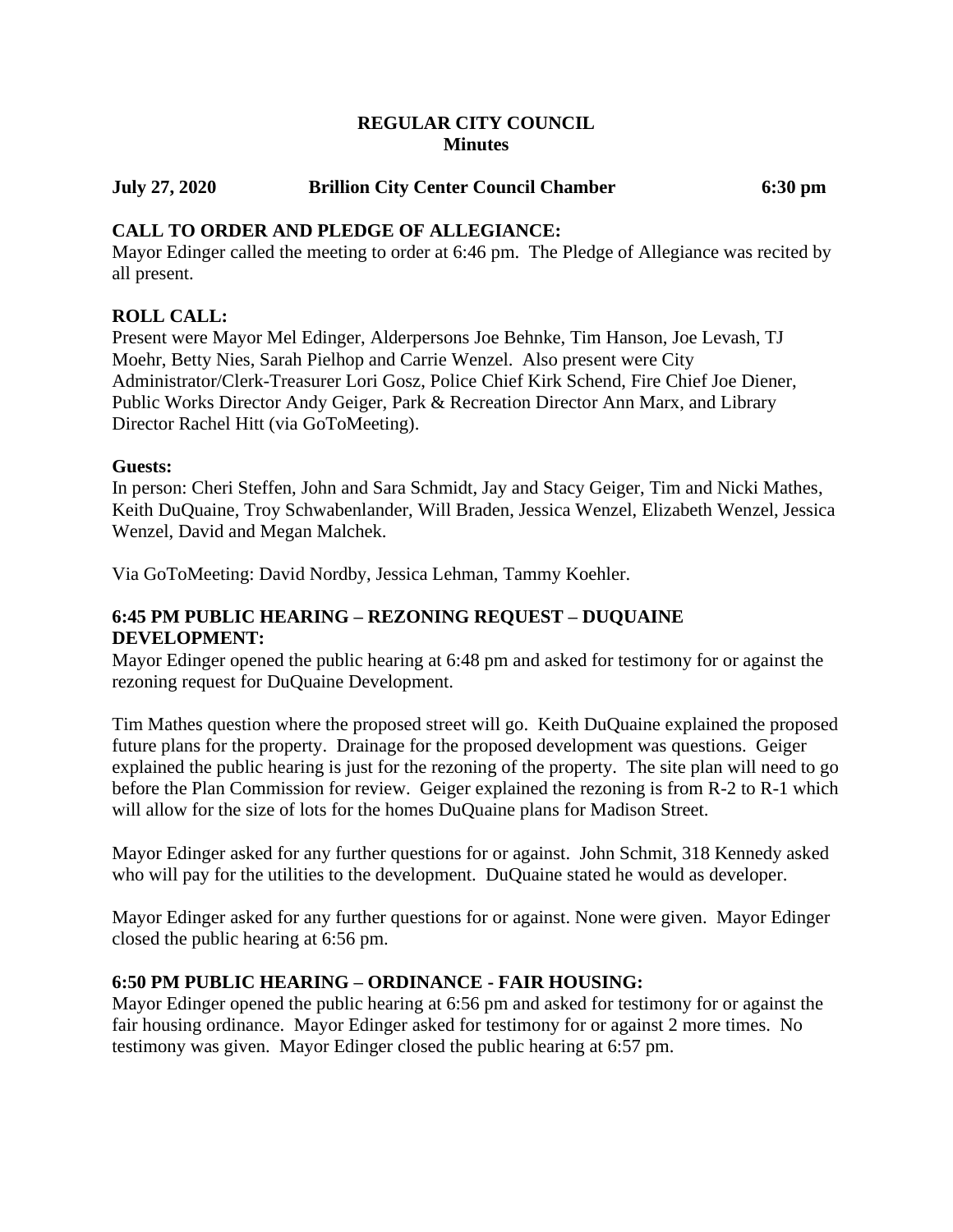# **APPROVAL OF AGENDA:**

**Motion –** Nies moved to approve the agenda as printed and circulated. Seconded by Behnke. Call vote. Motion carried unanimously.

**APPROVAL OF MINUTES – June 22, 2020 Regular City Council, June 29, 2020 Special City Council, July 8, 2020 Special City Council, July 13, 2020 Special City Council: Motion –** Hanson moved to approve the minutes of the June 22, 2020 Regular City Council meeting, June 29, 2020 Special City Council meeting, July 8, 2020 Special City Council meeting, July 13, 2020 Special City Council meeting. Seconded by Wenzel

Pielhop pointed out an error on motion in the June 29, 2020 Special City Council meeting minutes and an error on a motion in the July 13, 2020 Special City Council meeting minutes.

**Motion –** Hanson moved to amend his motion to approve the minutes with the corrections made to the June 29, 2020 Special City Council and the July 13, 2020 Special City Council minutes. Seconded by Wenzel. Call vote. Motion carried unanimously.

# **PUBLIC APPEARANCES:**

# **Citizen Input:**

Jay and Stacy Geiger stated when they purchased their property at W1122 Center Road it was part of the City. They have paid City taxes but don't have City water and sewer or natural gas. They have paid for water and sewer services all at their own cost. Stacy Geiger stated the only service they receive from the City is garbage collection. They just had to put in a mound system for a cost of \$16,000.00.

# **CONSENT AGENDA:**

**Motion –** Wenzel moved to approve the Consent Agenda A-D collectively. Seconded by Hanson. Roll call vote. 6 in favor. Pielhop abstained. Motion carried.

# **APPROVAL OF APPOINTMENTS:**

None at this time.

# **DEPARTMENT HEAD REPORTS:**

#### **Police Department:**

Chief Schend reported Officer Parker will be on military duty in August.

# **Park & Recreation:**

Marx reported on a Christmas in July special for patrons. Geiger held with the HVAC repairs which helped to keep the costs down, saving the City \$1,000.00.

# **Library:**

Hitt reported on the recent "fine free" shift in libraries. She stated the Brillion Library Board will be considering a policy on this.

# **Fire Department:**

No Report.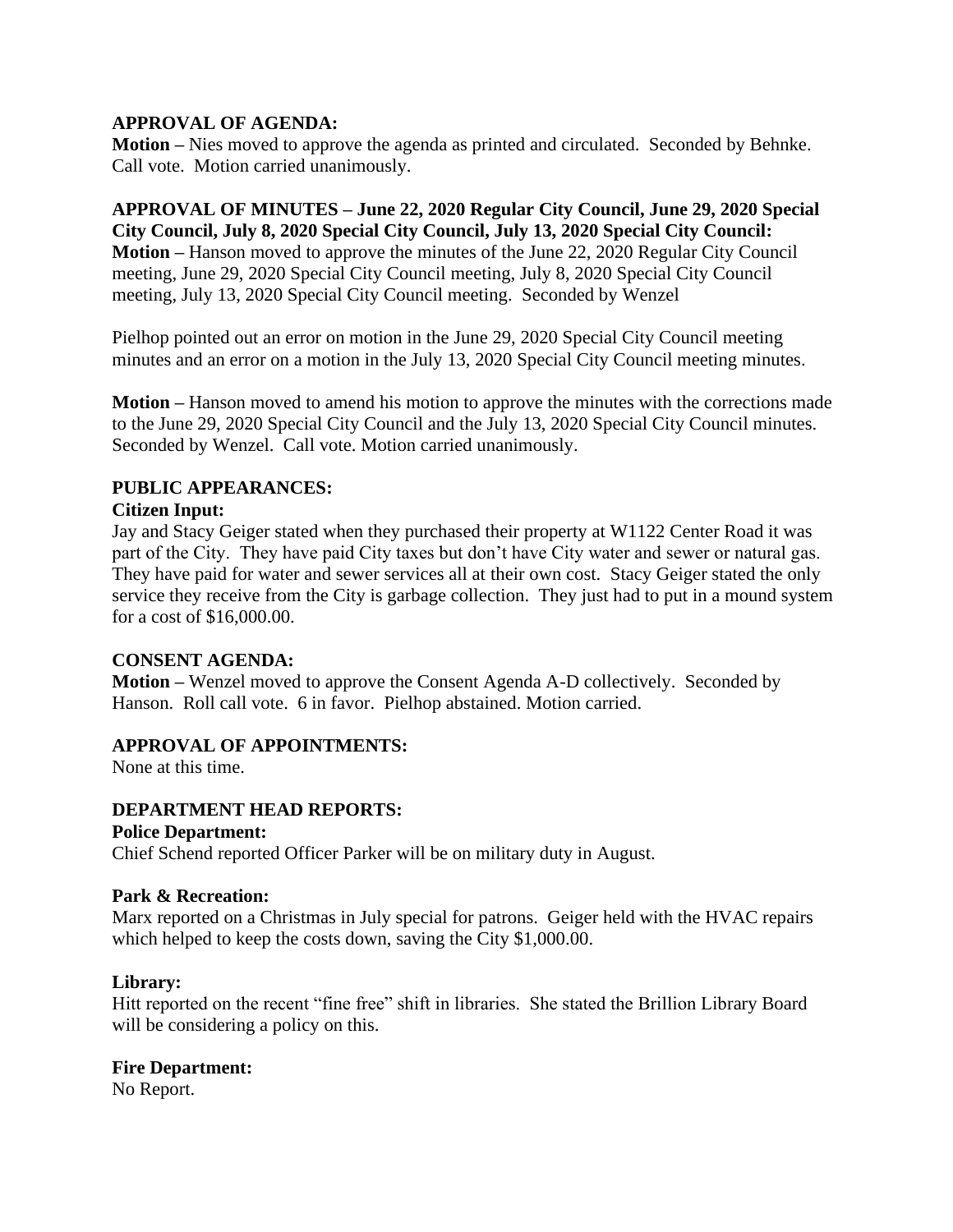**Public Works:** No Report.

# **COMMITTEE REPORTS: Plan Commission: Certified Survey Map – DuQuaine Development:**

Geiger explained that after the questions raised at the Plan Commission meeting, DuQuaine would like to change the CSM to allow for more room on future lots.

**Motion –** Pielhop moved to table action the Certified Survey Map for DuQuaine Development until the Plan Commission has approved an amended certified survey map. Seconded by Hanson.

Levash questioned why the developer is only developing 4 lots. He asked if the CSM is being done to avoid a subdivision per code. DuQuaine stated it is because he is unsure where the future of the need for homes will be.

Call vote. Motion carried unanimously.

# **Petition of Detachment – Jay and Stacy Geiger – W1122 Center Road:**

Mayor Edinger stated the Plan Commission recommended to deny the petition because the property owner didn't have a reason for detachment. Behnke stated there was no hardship presented with the request. Stacy and Jay Geiger stated they didn't know that they had to present a hardship.

Pielhop question if the Ariens property has City utilities. Gosz stated no.

**Motion –** Behnke moved to deny the request to detach the property from the City. No second. Motion failed.

**Motion –** Levash moved to refer the petition of detachment back to the Plan Commission and to have the City Attorney give legal advice on the detachment. Seconded by Hanson.

Pielhop questioned the cost of the utilities.

Call vote. Motion carried unanimously.

**Park & Recreation Commission:** No Report.

**Library Board:** Moehr reported Professional Plating Inc donated 50 masks for the library patrons.

**Utility Commission:**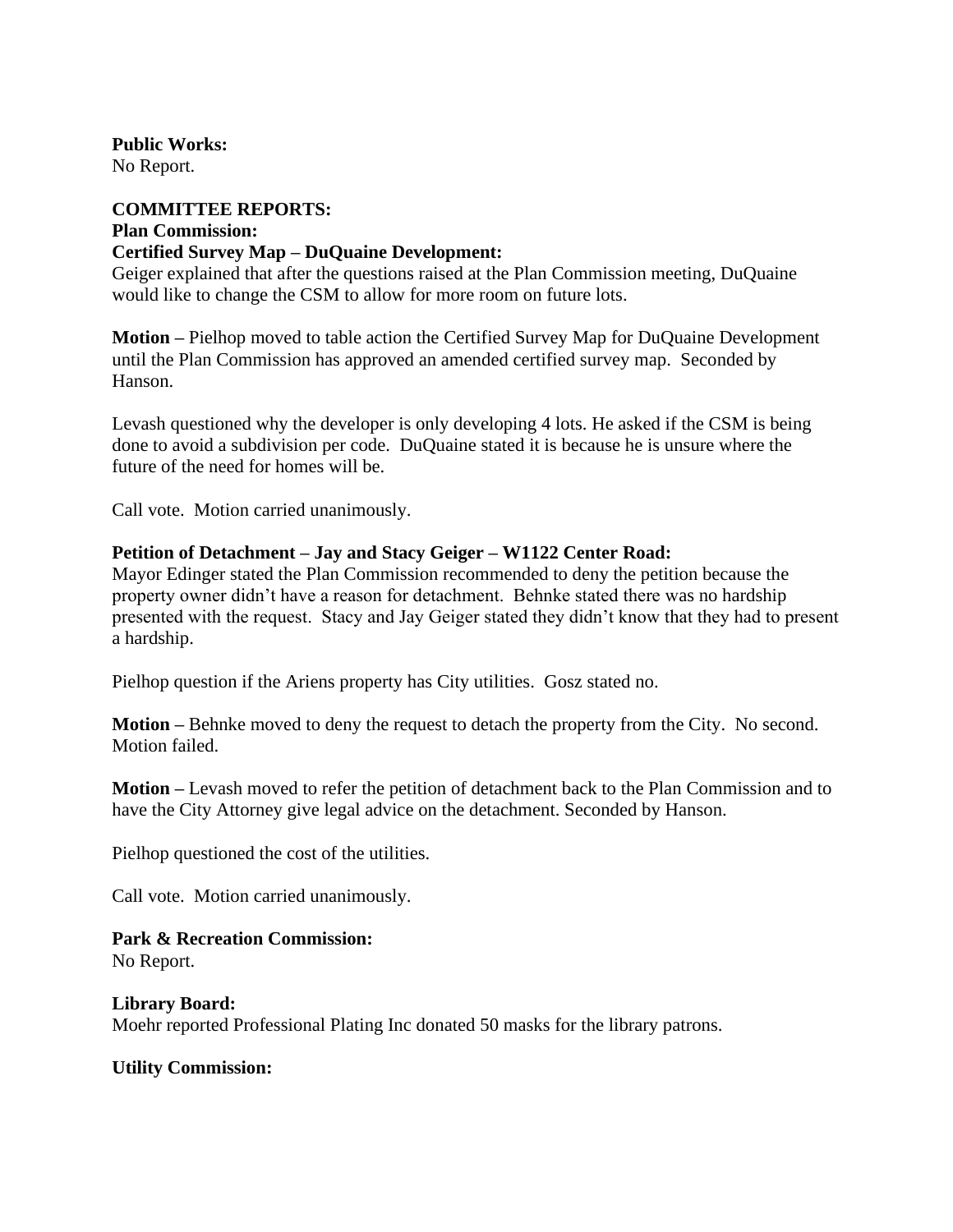Levash reported the Utility Commission asked McMahon to prepare a professional service agreement for facility plan of the Wastewater Treatment Facility. Geiger stated the study will identify the needs and projected costs.

# **Redevelopment Authority Commission:**

Pielhop stated the RDA is considering projects. She stated the Council should consider budgeting for seed money for the RDA to pay for the required legal/administrative fees required by grants. The RDA is looking to expand the district boundaries.

#### **Committee of the Whole: Hiring of the City Administrator:** No action taken at this time.

**Cemetery Commission:** No report.

**Tourism Committee:** No report.

**Brillion Housing Authority:** No report.

# **Public Safety Building Task Force: Public Safety Building Project – Update:**

Wenzel reported a video shooting will begin on Tuesday, August 5, 2020. The cost is much less then estimated. A report from SEH on the current condition and needs of the building will be used in the video.

Pielhop asked if the video can be used as a public relations piece to be used in the future. Wenzel stressed the need to get the right information out to the public.

Hanson suggested to receive another price for the proposed building. Pielhop asked it the conceptual drawing to add on to the current structure is an option to consider.

Gosz asked if the Council is still looking to put an advisory referendum question on the November ballot. The deadline to have the question ready to give to the County Clerk is August 25, 2020 to be on the ballot.

Using other vacant buildings was suggested. The former SDF Strapping building was suggested. Levash questioned if the resolution for advisor referendum be on the November ballot or to wait until the Spring election. Pielhop stated the City doesn't have the financial ability now, she questioned whether or not to proceed with the idea of the new facility.

Mayor Edinger asked what the Council will do for the health of the employees working in the current facility. Geiger stated if the HVAC is redone throughout the entire building, then it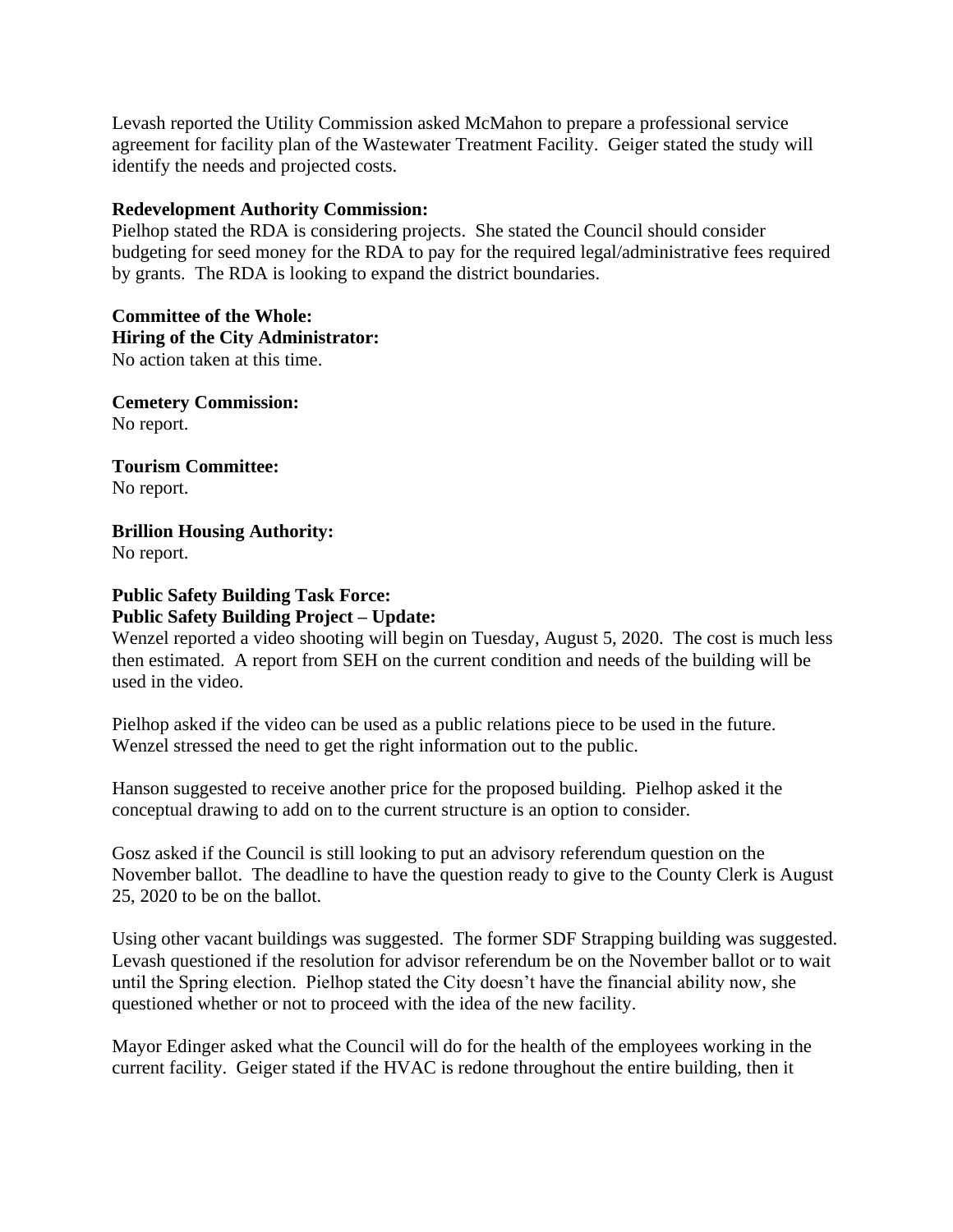would be better controlled. It was suggested to continue with the video to educate the public. Discussion followed. The cost of the video and the information of the video is never lost.

# **OLD BUSINESS:**

#### **Ordinance – Rezoning Request DuQuaine Development:**

**Motion –** Levash moved to adopt Ordinance OR20-05 amending the Zoning Ordinance to the Municipal Code, rezoning parcel #15281 from R-2 (Two-Family Residential District) to R-1 (Single-Family Residential District). Seconded by Behnke. Roll call vote. 7 votes cast. All in favor. Motion carried.

# **Certified Survey Map – DuQuaine Development:**

No action required at this time.

#### **Ordinance – Fair Housing:**

**Motion –** Nies moved to adopt ordinance OR20-06 as it relates to fair housing. Seconded by Levash. Roll call vote. 7 votes cast. All in favor. Motion carried.

# **Resolution – State Trust Fund Loans:**

Levash introduced resolution RE20-16 for borrowing from the Trust Funds of the State of Wisconsin for roadwork on Elm Street as follows:

**WHEREAS,** By the provisions of Sec. 24.66 of the Wisconsin Statutes, all municipalities may borrow money from such purposed in the manner prescribed, and;

**WHEREAS,** By the provisions of Chapter 24 of the Wisconsin Statutes, the Board of Commissioners of Public Lands of Wisconsin is authorized to make loans from the State Trust Funds to municipalities for such purposes;

**THEREFORE, BE IT RESOLUVED,** that the City of Brillion, in the County of Calumet, Wisconsin, borrow from the Trust Funds of the State of Wisconsin the sum of Three Hundred Twenty One Thousand Four Hundred Eighty One and 00/100 Dollars (\$321,481.00) for the purpose of financing roadwork and for no other purpose.

The loan is to be payable within 10 years form the  $15<sup>th</sup>$  day of March preceding the date the loan is made. The loan will be repaid in annual installments with interest at the rate of 3.00 percent per annum from the date of the making the loan to the 15<sup>th</sup> day of March next and thereafter annually as provided by law.

**RESOLVED FURTHER,** that there shall be raised and there is levied upon all taxable property, within the City of Brillion, in the County of Calumet, Wisconsin, a direct annual tax for the purpose of paying interest and principal on the loan as they become due;

**RESOLVED FURTHER,** that no money obtained by the City of Brillion by such loan from the state be applied or paid out for any purpose except financing roadwork without the consent of the Board of Commissioners of Public Lands;

**RESOLVED FURTHER,** that in case the Board of Commissioners of Public Lands of Wisconsin agrees to make the loan, that the Mayor and Clerk of the City of Brillion, in the County of Calumet, Wisconsin, are authorized and empowered, in the name of the City to execute and deliver to the Commission, certificates of indebtedness, in such form as required by the Commission, for any sum of money that may be loaned to the City pursuant to this resolution. The Mayor and Clerk of the City will perform all necessary actions to fully carry out the provisions of Chapter 24, Wisconsin Statutes, and these resolutions.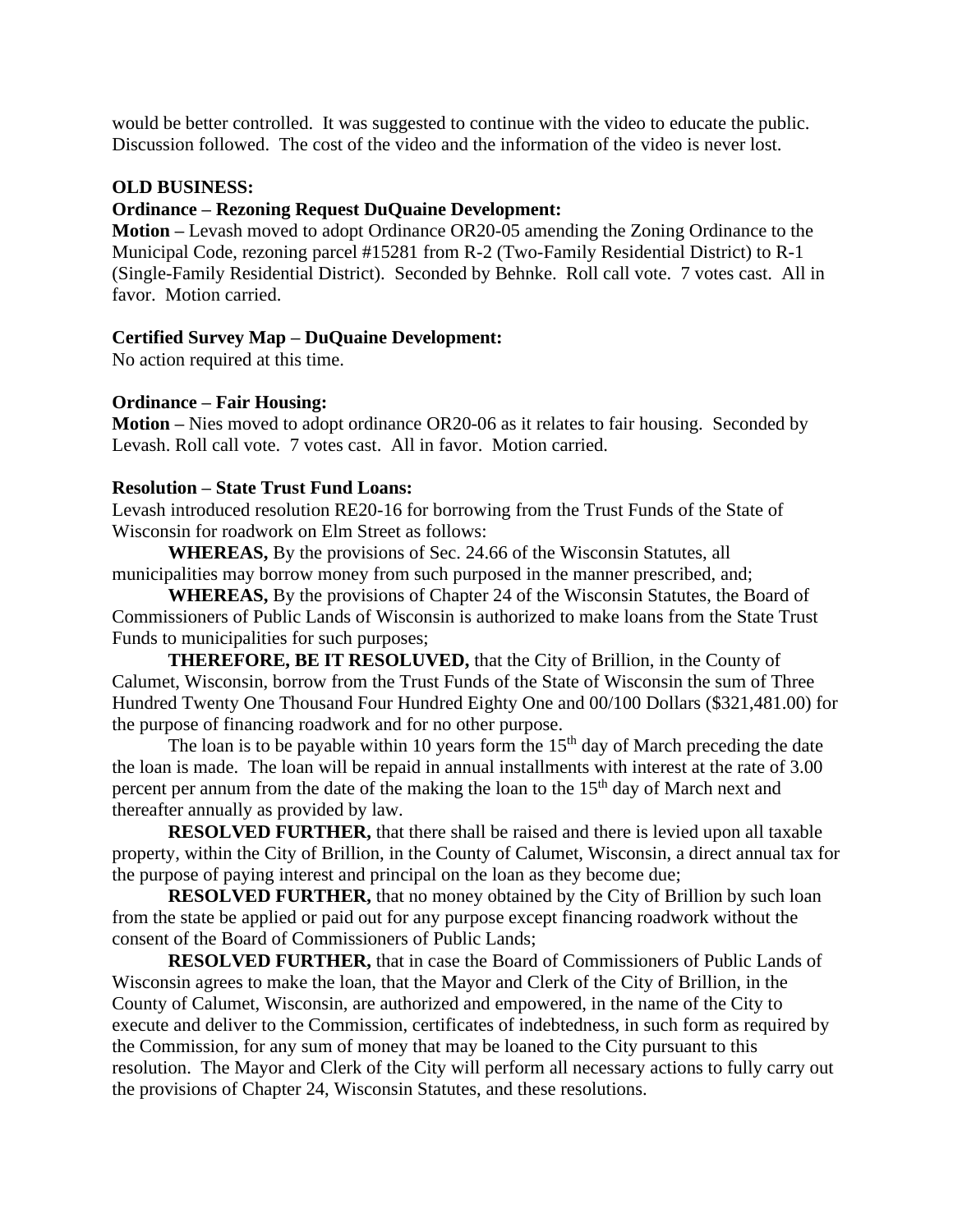**RESOLVED FURTHER,** that this preamble and these resolutions and the aye and no vote by which they were adopted, by recorded, and that the Clerk of this City forward this certified record, along with the application for the loan, to the Board of Commissioners of Public Lands of Wisconsin.

**Motion –** Levash moved to adopt resolution RE20-16 authorizing borrowing from the Trust Funds of the State of Wisconsin for Roadwork on Elm Street. Seconded by Hanson. Roll call vote. 7 votes cast. All in favor. Motion carried.

Levash introduced resolution RE20-17 for borrowing from the Trust Funds of the State of Wisconsin for street equipment as follows:

**WHEREAS,** By the provisions of Sec. 24.66 of the Wisconsin Statutes, all municipalities may borrow money from such purposed in the manner prescribed, and;

**WHEREAS,** By the provisions of Chapter 24 of the Wisconsin Statutes, the Board of Commissioners of Public Lands of Wisconsin is authorized to make loans from the State Trust Funds to municipalities for such purposes;

**THEREFORE, BE IT RESOLUVED,** that the City of Brillion, in the County of Calumet, Wisconsin, borrow from the Trust Funds of the State of Wisconsin the sum of Fifty Seven Thousand One Hundred Ninety and 00/100 Dollars (\$57,190.00) for the purpose of financing street equipment and for no other purpose.

The loan is to be payable within 2 years from the  $15<sup>th</sup>$  day of March preceding the date the loan is made. The loan will be repaid in annual installments with interest at the rate of 2.50 percent per annum from the date of the making the loan to the  $15<sup>th</sup>$  day of March next and thereafter annually as provided by law.

**RESOLVED FURTHER,** that there shall be raised and there is levied upon all taxable property, within the City of Brillion, in the County of Calumet, Wisconsin, a direct annual tax for the purpose of paying interest and principal on the loan as they become due;

**RESOLVED FURTHER,** that no money obtained by the City of Brillion by such loan from the state be applied or paid out for any purpose except financing street equipment without the consent of the Board of Commissioners of Public Lands;

**RESOLVED FURTHER,** that in case the Board of Commissioners of Public Lands of Wisconsin agrees to make the loan, that the Mayor and Clerk of the City of Brillion, in the County of Calumet, Wisconsin, are authorized and empowered, in the name of the City to execute and deliver to the Commission, certificates of indebtedness, in such form as required by the Commission, for any sum of money that may be loaned to the City pursuant to this resolution. The Mayor and Clerk of the City will perform all necessary actions to fully carry out the provisions of Chapter 24, Wisconsin Statutes, and these resolutions.

**RESOLVED FURTHER,** that this preamble and these resolutions and the aye and no vote by which they were adopted, by recorded, and that the Clerk of this City forward this certified record, along with the application for the loan, to the Board of Commissioners of Public Lands of Wisconsin.

**Motion –** Levash moved to adopt resolution RE20-17 authorizing borrowing from the Trust Funds of the State of Wisconsin for street equipment. Seconded by Hanson. Roll call vote. 7 votes cast. All in favor. Motion carried.